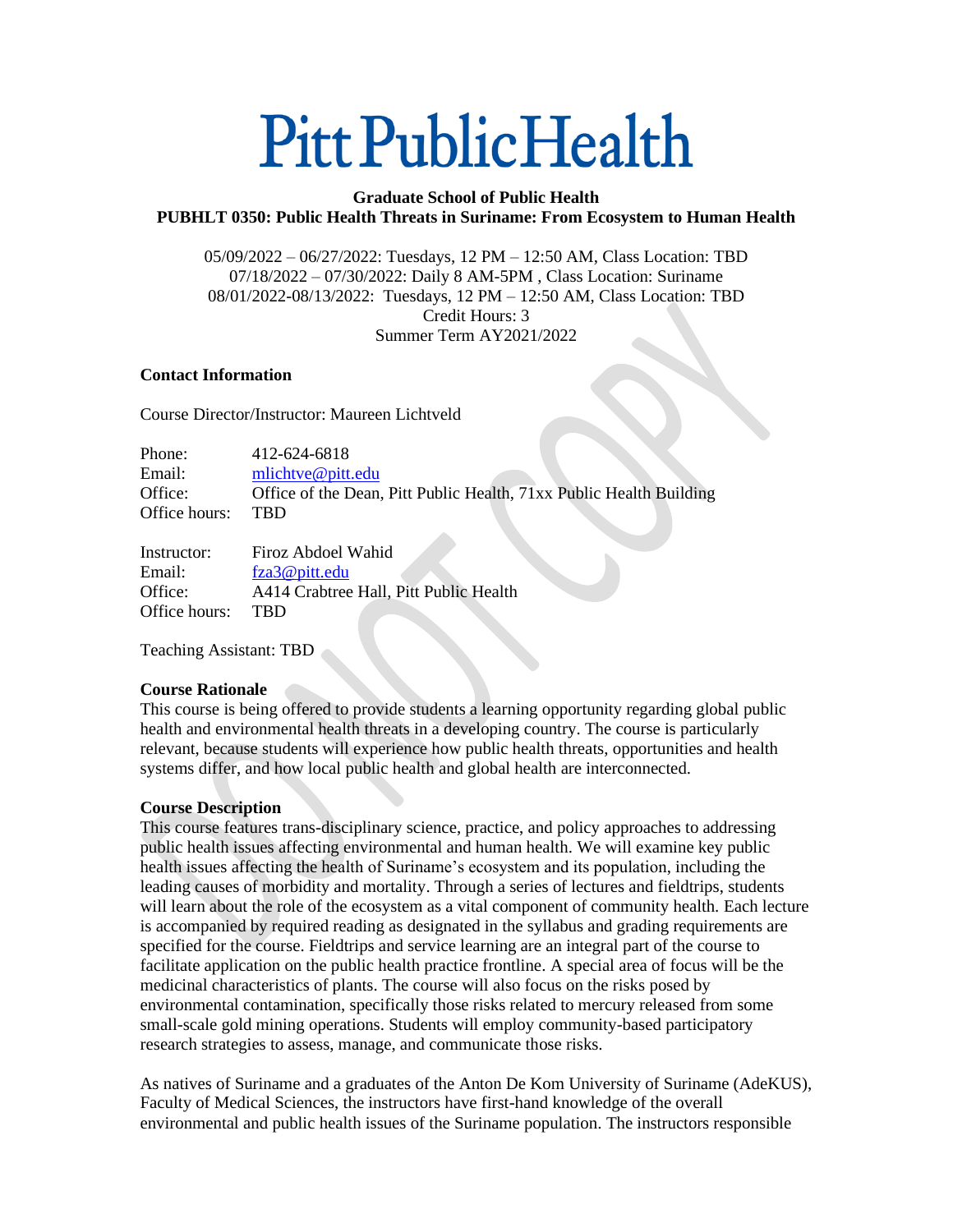for this course will be joined by leading professors from the Faculty of Medical Sciences of AdeKUS, local experts in areas such as toxicology, pharmacology, and ecosystem science, and governmental officials. In addition, the students will learn of traditional healing from local community experts.

Public Health Threats in Suriname: From Ecosystem to Human Health has a total of 64 hours of contact time including 58 contact hours in Suriname. There is an additional 20 hours of service learning available for undergraduate students.

#### **BSPH Competencies**

Pitt Public Health is accredited b[y the Council on Education in Public Health \(CEPH\)](https://ceph.org/) as a school authorized to offer the Bachelor of Public Health (BSPH) degree. Part of that accreditation requires us to provide instruction in a variety of [core public health competencies](https://media.ceph.org/wp_assets/2016.Criteria.pdf) to all our students. CEPH has identified a variety of competencies, which it expects all BSPH graduates to demonstrate.

| Competency                                          | <b>Assessment</b>                               |
|-----------------------------------------------------|-------------------------------------------------|
| the history and philosophy of public health as      | Daily reflections during the study abroad       |
| well as its core values, concepts and               | time                                            |
| functions across the globe and in society           |                                                 |
| the concepts of population health, and the basic    | Daily reflections during the study abroad       |
| processes, approaches and                           | time, field study reports, case study           |
| interventions that identify and address the major   | presentation and report.                        |
| health-related needs and concerns of                |                                                 |
| populations                                         |                                                 |
| the socioeconomic, behavioral, biological,          | Daily reflections during the study abroad       |
| environmental and other factors that impact         | time, field study reports, case study           |
| human health and contribute to health disparities   | presentation and report.                        |
| the fundamental characteristics and                 | Fieldtrips and lectures by local experts and    |
| organizational structures of the US health system   | authorities                                     |
| as well as the differences between systems in       |                                                 |
| other countries                                     |                                                 |
| basic concepts of legal, ethical, economic and      | <b>Fieldtrips and lectures by local experts</b> |
| regulatory dimensions of health care                | and authorities                                 |
| and public health policy and the roles, influences  |                                                 |
| and responsibilities of the different               |                                                 |
| agencies and branches of government                 |                                                 |
| basic concepts of public health-specific            | <b>Risk communication lectures and</b>          |
| communication, including technical and              | guidance on how to present properly             |
| professional writing and the use of mass media      | using PowerPoint, case study                    |
| and electronic technology                           | presentation and report.                        |
| the ability to communicate public health            | Lecture on risk communication,                  |
| information, in both oral and written forms,        | lectures by local experts and                   |
| through a variety of media and to diverse           | authorities, field study reports                |
| audiences                                           |                                                 |
| the ability to locate, use, evaluate and synthesize | Lecture on risk communication,                  |
| public health information                           | lectures by local experts and                   |
|                                                     | authorities, field study reports, case          |
|                                                     | study presentation and report.                  |

This course reinforces and assesses the following CEPH competency/competencies: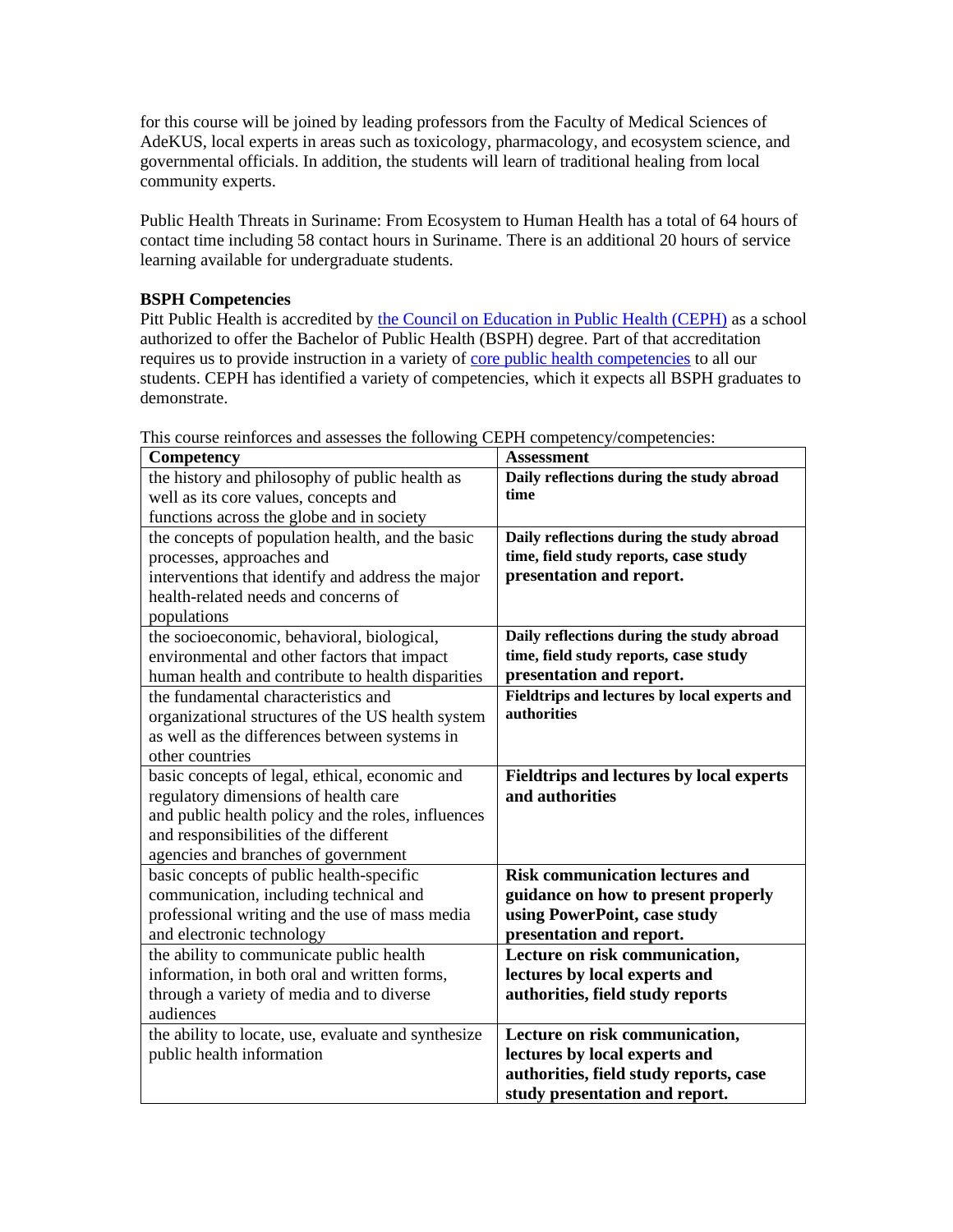## **Learning Objectives**

By the end of the course, students will be able to:

- 1. Characterize risks posed by environmental contamination to ecosystem and population health
- 2. Describe community-based participatory research strategies to assess, manage and communicate environmental public health risks
- 3. Identify environmental factors influencing the public health in Suriname
- 4. Discuss the leading causes of morbidity and mortality in Suriname
- 5. Evaluate the relationship between gold mining and related mercury contamination of Tribal and Indigenous Peoples' food sources, specifically fish
- 6. Examine the access and use of pesticides in large and small-scale agriculture in Suriname
- 7. Discuss climate change and possible effects on public health in Suriname
- 8. Describe the public health relevance of medicinal plants and nutraceuticals

## **Teaching Philosophy**

Our style of teaching is student-centered, highly inter-active and one of cross-fertilization and mutual respect. We believe that teaching is bidirectional; students taking ownership and working with us to identify, discuss, and evaluate the subject material. We consider creating a safe space and mutual respect a prerequisite for teaching.

To cater for the differing needs of students, we use a variety of tools and methods for both teaching and grading. We use a combination of PowerPoints, videos, (group) discussions, casestudy presentations, interactive quizzing and field trips. Grading includes the level of interaction, effort and creativity the student displays. While we acknowledge that addressing the subject material is important in teaching, we also aim to inspire and awaken our students to open up themselves for new possibilities and bright futures in public health.

# **Required Textbooks/Articles/Readings**

*Tales of a Shaman's Apprentice* by Mark Plotkin (1994). This can be purchased at your local bookstore or through Amazon.com.

# **Supplemental Readings/Bibliography**

Readings will be retrievable from open source and public domain resources. These sources will be made available on the course Canvas page as appropriate, and copies of the literature or links to websites will be provided.

## **Canvas Instructions**

This course will use the University's Canvas site. Lectures and fieldtrips will be accompanied by supporting material and further reading, all of which will be made available via Canvas. The instructors will use the Canvas site and Pitt email as the primary means of online communicating with the students, who are expected to check these on a regular basis throughout the semester.

# **Required or Recommended Software**

There are no software programs needed for this course other than commonly used word processors.

# **Required or Recommended Equipment**

Access to a computer or laptop is necessary to to complete assignments.

## **Class Expectations/ Behavior and Ground Rules**

Attendance in class and on fieldtrips is expected. Cellphones may not be used during class. Laptops may be used for the sole purpose of note-taking within class. Because each Surinamese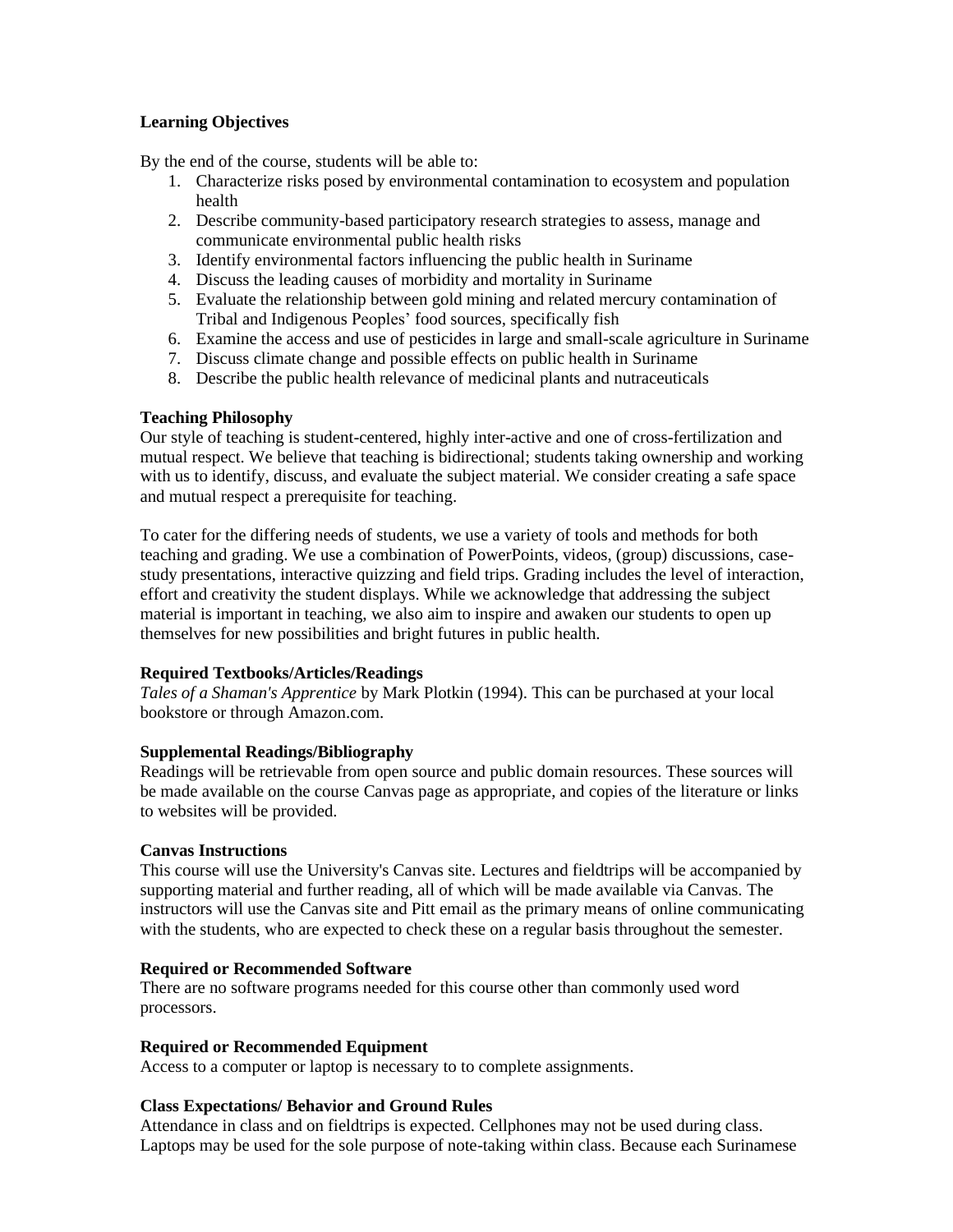lecturer will have his/hers/their own policy, recording and taking pictures will only be allowed under strict permission of the instructors of this course. This restriction on recording and photographing will especially relate to the fieldtrips we will undertake. It is important to realize that we will be guests in Suriname, and that we will need to be culturally respectful. This will be elaborated upon during the classes preceding the study abroad.

All writing produced for this class must be your own work. Any unacknowledged or falsely acknowledged presentation of another person's ideas, expressions, or original research as one's own work will be considered plagiarism. Any paraphrasing or quotation must be appropriately acknowledged, and all sources used must be properly cited.

#### **Grading Scale**

95-100% A 90-94% A-85-89% B 80-84% B-70-79% C 60-69% D  $< 60\%$  F

## **Student Performance Evaluation (Assessments and Weights)**

There will be no exams in this course. Students will be evaluated by the specific learning deliverables. The overall grade will be the total points earned. Students will be graded in five (5) categories: daily reflections; field trip reports; in-class case study development and presentation; and case study report.

| Requirement                                                                    | % Grade |
|--------------------------------------------------------------------------------|---------|
| Daily reflections (independent daily journal entries)                          |         |
| Group field trip reports $(4 \otimes 10\%$ each)                               | 40%     |
| Case study presentation                                                        |         |
| Case Study report: Analysis of an environmental public health risk in Suriname |         |
| <b>TOTAL</b>                                                                   | 100%    |

#### **Assignments and Descriptions**

The first four weeks of the course will comprise of discussions based on provided readings, and preparations for the study abroad part. Selected readings should be completed before the class abroad component, as part of the class discussion will be based on those readings. The readings for the class are noted for the individual class sessions. Copies of the literature or links to websites will be provided. The following two weeks of the course will be the study abroad part, and these will include lectures, fieldtrips and case study presentations.

#### **Schedule of Sessions and Assignments (required)**

*05/09/2022 – 06/27/2022:* Tuesdays 12 PM – 12:50 PM. Weekly discussions based on readings and information sessions regarding international travel, cultural respect and appropriate behavior. Location: TBD

#### *07/18/2022 – 07/30/2022:*

Study abroad part as outlined in the table below: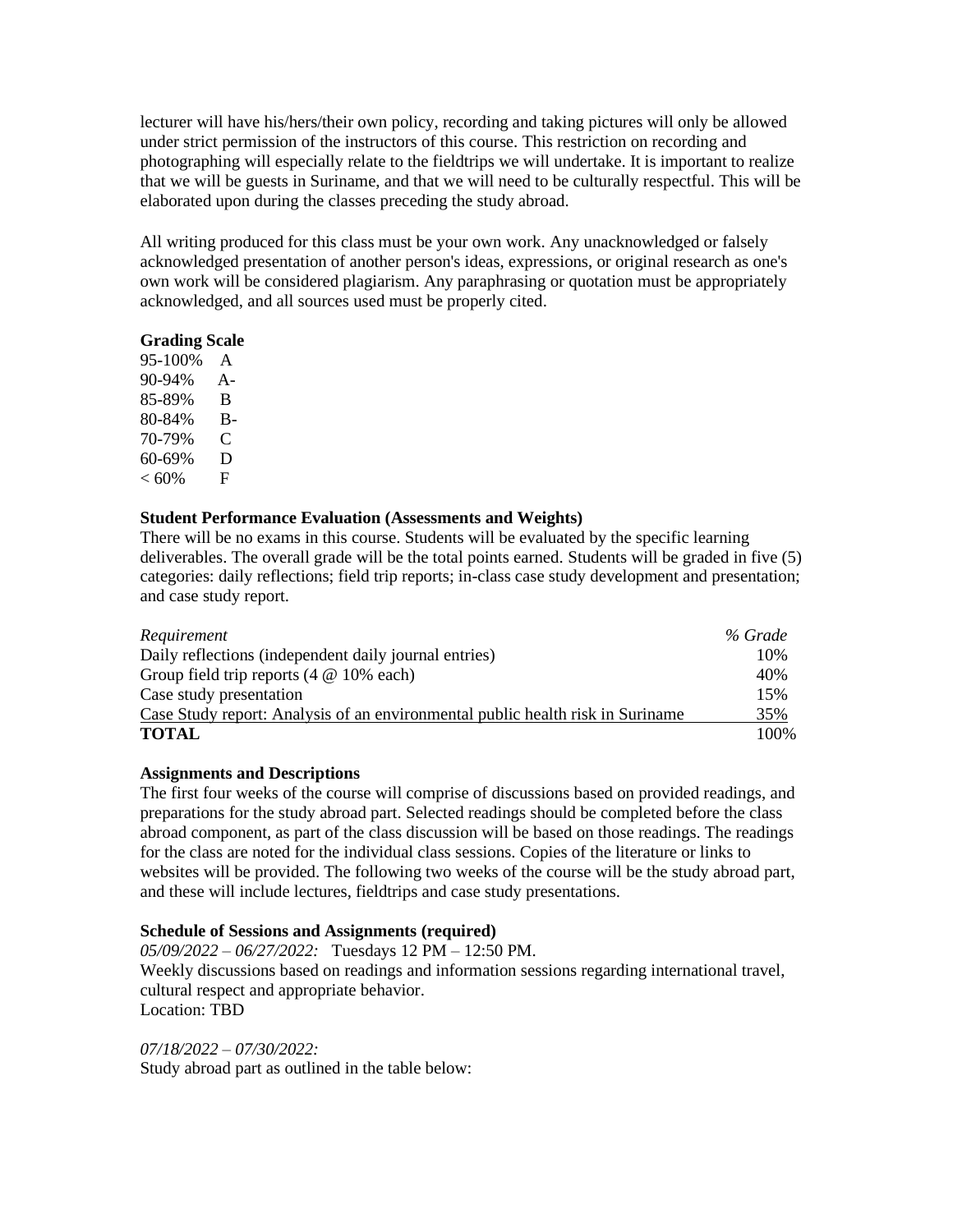#### **Course Outline Study Abroad Component**

#### **Arrive Paramaribo by Monday July 4**

## **Monday July 18**

## **12p – 2p**

• Course orientation- Torarica hotel

## **Tuesday July 19**

## **Class will be held at the FMeW, ADEKUS**

#### **Morning Session will be held from 8:30a – 12.00p**

- Welcome: Faculty of Medical Sciences, University of Suriname, Dean E. Irving
- Introductions of course: Dr. Maureen Lichtveld
- Public Health in Suriname: Dr. G. Sukul
- Environmental Health in Context, Ecology and Health: Dr. Lichtveld
- Mining in Suriname (P. Simmons, G. Gemerts)
- CCREOH research (Dr. Lichtveld)

## **2 pm: visit US ambassador (leaving MWI at 12.45 pm) Note: subject to change**

#### **Wednesday July 20**

# **Morning Session will begin at 9.00a- 12p**

Lectures by Prof. Dr. Dennis Mans

- Plant-based traditional medicine in Suriname
- Angiogenesis and clinical applications of angiogenesis-interfering compounds (with special emphasis on naturally-derived compounds)
- Regulatory and public health issues regarding traditional medicine (in Suriname)

#### **Afternoon sessions from 1.30p – 4.00p**

- Suriname Conservation Foundation 1.30-2.30p
- Pan American Health Organization 3.00-4.00p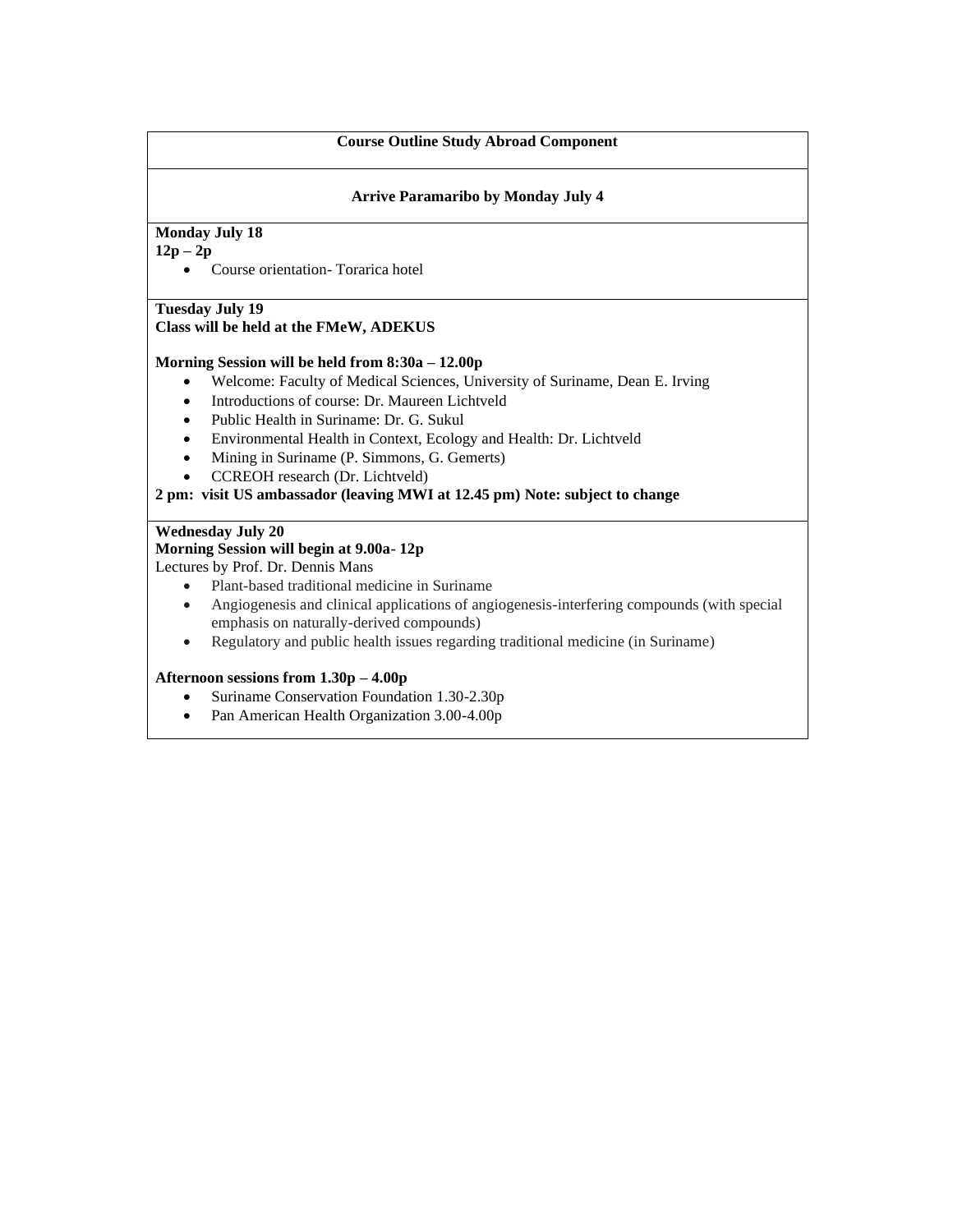**Thursday July 21 Class will be held at the Suriname Bureau of Public Health (BOG) and Sanatorium Morning Session will be held at the BOG from 9:30a – 12:00p**  • Suriname Bureau of Public Health (A. Warner; H. Cairo) • Suriname Bureau of Public Health laboratory and facility tour **Afternoon Session will be held at Perisur from 1:00 – 3:00p Note: this location may be subject to change** • Perinatal Interventions Suriname – Mr. Hindoori/Dr. Ashna Hindori-Mohangoo • Maternal and Child Health – Dr. Wilco Zijlmans **Friday 22 – Sunday July 24 Brokopondo Field Trip** • Travel to Tonka Island from Paramaribo • Depart Afobaka to Tonka Island in dugouts • "The extent and implications of Mercury contamination in Suriname" o Dr. Paul Ouboter PhD, Director National Zoological Collection and the Environmental Research Center, Anton de Kom University of Suriname • Guided tour on Tonka Island with Mr. Frits van Troon on medicinal plants Visit to active artisanal gold mine • Rainforest hike in Brownsberg Nature Reserve • Environmental sampling (Water, Fish, etc.)

- Service learning
- Return to Paramaribo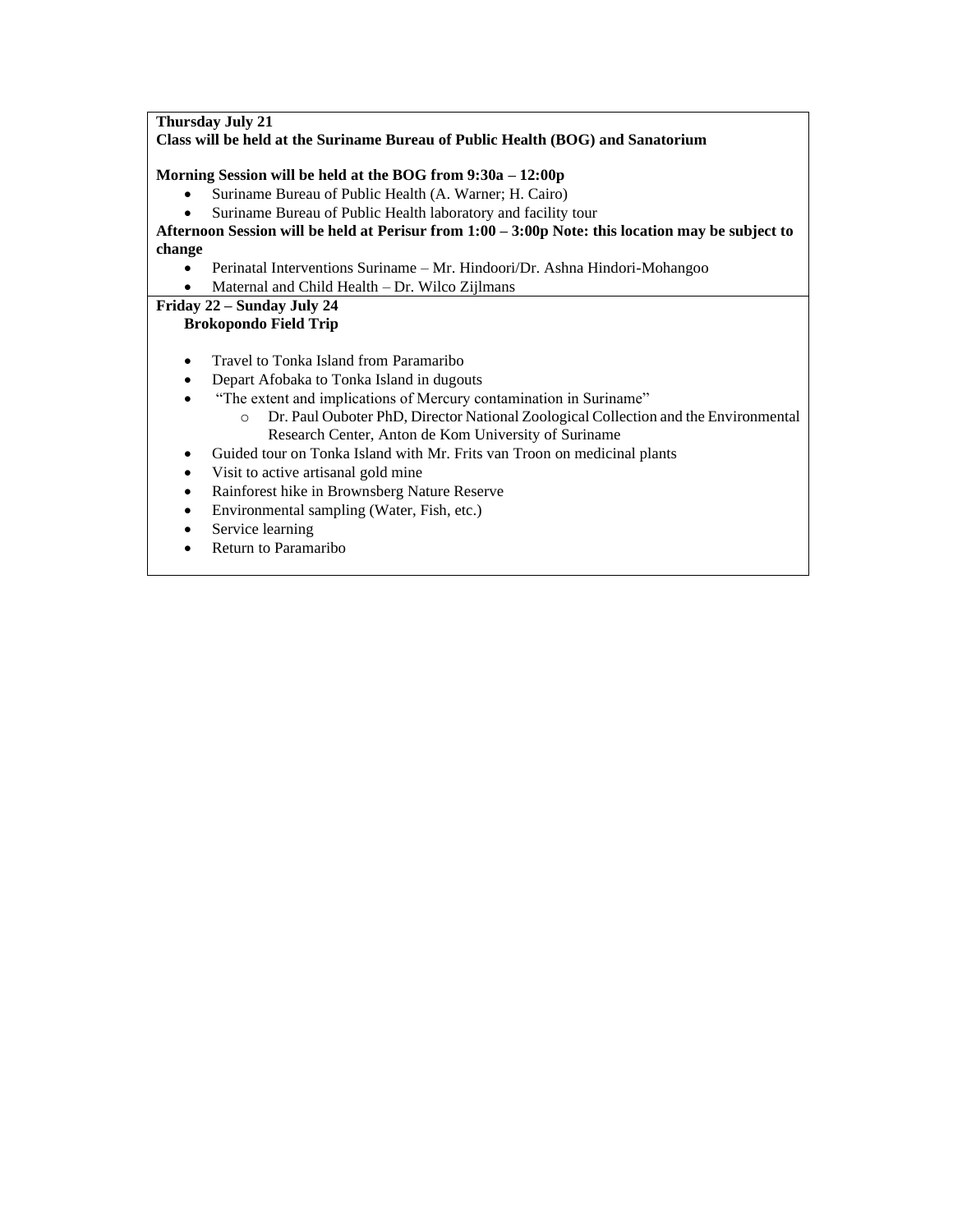#### **Monday July 25 Intro class will be held at the FMeW, ADEKUS**

• Green Heritage Fund (Monique Pool) 9.00a - 10.00a

#### **Fieldtrip**

Sloth service learning day  $10.00a - 5.00p$ 

#### **Tuesday July 26 Staatsolie Fieldtrip 7.00a – mid afternoon**

- Oil at glance- pre-briefing Staatsolie field trip (Dr. Lichtveld): on the way to Staatsolie
- The National StaatsOlie Maatschappij (Saramacca operations)

#### **Wednesday July 27**

**Dolphin and Estuary Tour on the Suriname River 8.00a – 11.00a**

#### **Thursday July 28 Class will be held at the FMeW, ADEKUS Session will begin at 9.00a - 12.00p**

- Hg research in monkeys (Arioene Vreedzaam PhD<sup>c</sup>)
- Pesticide use in agriculture in Suriname (A. van Sauers)
- Community Based Participatory Research approaches to environmental health intervention
- Risk Communication (Prof. Dr. Lichtveld)

#### **Friday July 29- Saturday July 30 Nickerie/ Bigi PanPhotovoice research project**

- Friday: Bigi Pan
- Saturday:
	- o Pesticides and Suicides in Suriname Dr. Radha Ramjatan
	- o Case study- & photovoice research project presentations

## *08/01/2022 – 08/13/2022:* Tuesdays 12 PM – 12:50 PM.

Preparation of final case study report and final case study presentation to Pitt Public Health audience.

Location: TBD

## **Assignment Submission / Late Work Policy**

Our policy is to work as much as possible with the students to meet deadlines. Late work will be accepted with point deductions.

## **Accommodation for Students with Disabilities**

If you have a disability for which you are or may be requesting an accommodation, you are encouraged to contact both your instructor and Disability Resources and Services, 140 William Pitt Union, 412-648-7890 as early as possible in the term.

#### **Academic Integrity Statement**

All students are expected to adhere to the school's standards of academic honesty. Cheating/plagiarism will not be tolerated. The Graduate School of Public Health's policy on academic integrity, which is based on the University policy, is available online in the Pitt Public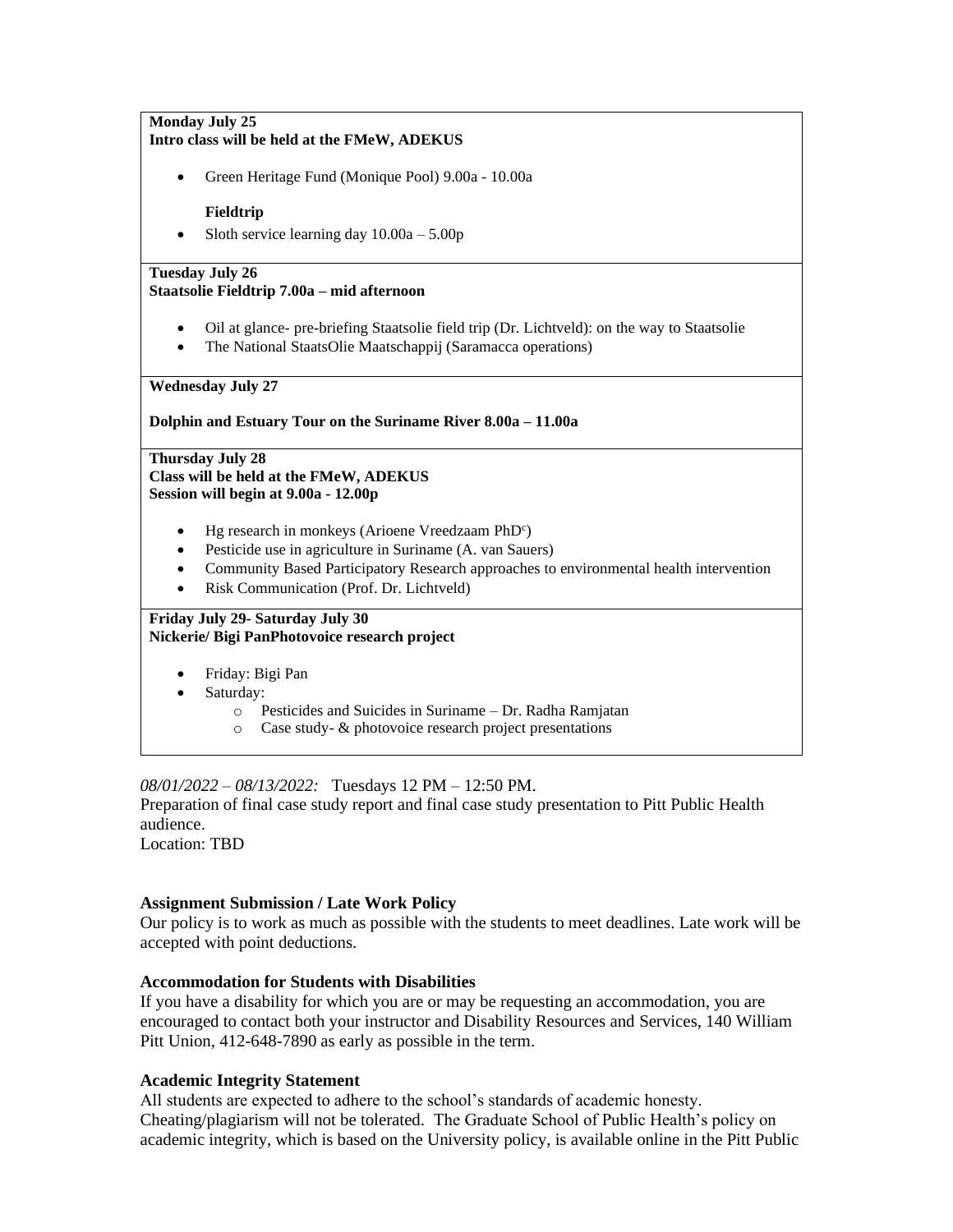Health Academic Handbook [www.publichealth.pitt.edu/home/academics/academic-requirements.](https://na01.safelinks.protection.outlook.com/?url=http%3A%2F%2Fwww.publichealth.pitt.edu%2Fhome%2Facademics%2Facademic-requirements&data=01%7C01%7CRobin.Leaf%40pitt.edu%7Cd2b682f8df1344a1488b08d5f7078713%7C9ef9f489e0a04eeb87cc3a526112fd0d%7C1&sdata=6ufA2nSlUetTPqxC3zE70WlE7mLMvNKznCNB7nQHwj0%3D&reserved=0) The policy includes obligations for faculty and students, procedures for adjudicating violations, and other critical information. Please take the time to read this policy.

## **Sexual Misconduct, Required Reporting and Title IX Statement**

The University is committed to combatting sexual misconduct. As a result, you should know that University faculty and staff members are required to report any instances of sexual misconduct, including harassment and sexual violence, to the University's Title IX office so that the victim may be provided appropriate resources and support options. What this means is that as your professor, I am required to report any incidents of sexual misconduct that are directly reported to me, or of which I am somehow made aware.

There are two important exceptions to this requirement about which you should be aware:

A list of the designated University employees who, as counselors and medical professionals, do not have this reporting responsibility and can maintain confidentiality, can be found here: <https://www.diversity.pitt.edu/civil-rights-title-ix/make-report/report-form>

An important exception to the reporting requirement exists for academic work. Disclosures about sexual misconduct that are shared as part of an academic project, classroom discussion, or course assignment, are not required to be disclosed to the University's Title IX office.

If you are the victim of sexual misconduct, Pitt encourages you to reach out to these resources:

Title IX Office: 412-648-7860 SHARE @ the University Counseling Center: 412-648-7930 (8:30 A.M. TO 5 P.M. M-F) and 412-648-7856 (AFTER BUSINESS HOURS)

If you have a safety concern, please contact the University of Pittsburgh Police, 412-624-2121.

Other reporting information is available here: [https://www.diversity.pitt.edu/civil-rights-title-ix](https://www.diversity.pitt.edu/civil-rights-title-ix-compliance/make-report)[compliance/make-report](https://www.diversity.pitt.edu/civil-rights-title-ix-compliance/make-report)

## **Diversity Statement**

Pitt Public Health Diversity Statement | Effective Academic Year 2021 - 22

The University of Pittsburgh Graduate School of Public Health considers the diversity of its students, faculty, and staff to be a strength and critical to its educational mission. Pitt Public Health is committed to creating and fostering inclusive learning environments that value human dignity and equity and promote social justice. Every member of our community is expected to be respectful of the individual perspectives, experiences, behaviors, worldviews, and backgrounds of others. While intellectual disagreement may be constructive, no derogatory statements, or demeaning or discriminatory behavior will be permitted.

If you feel uncomfortable or would like to discuss a situation, please contact any of the following: the course director or course instructor;

- the Pitt Public Health Associate Dean responsible for diversity and inclusion;
- the University's Office of Diversity and Inclusion at 412-648-7860 or
- <https://www.diversity.pitt.edu/civil-rights-title-ix/make-report/report-form> (anonymous reporting form)